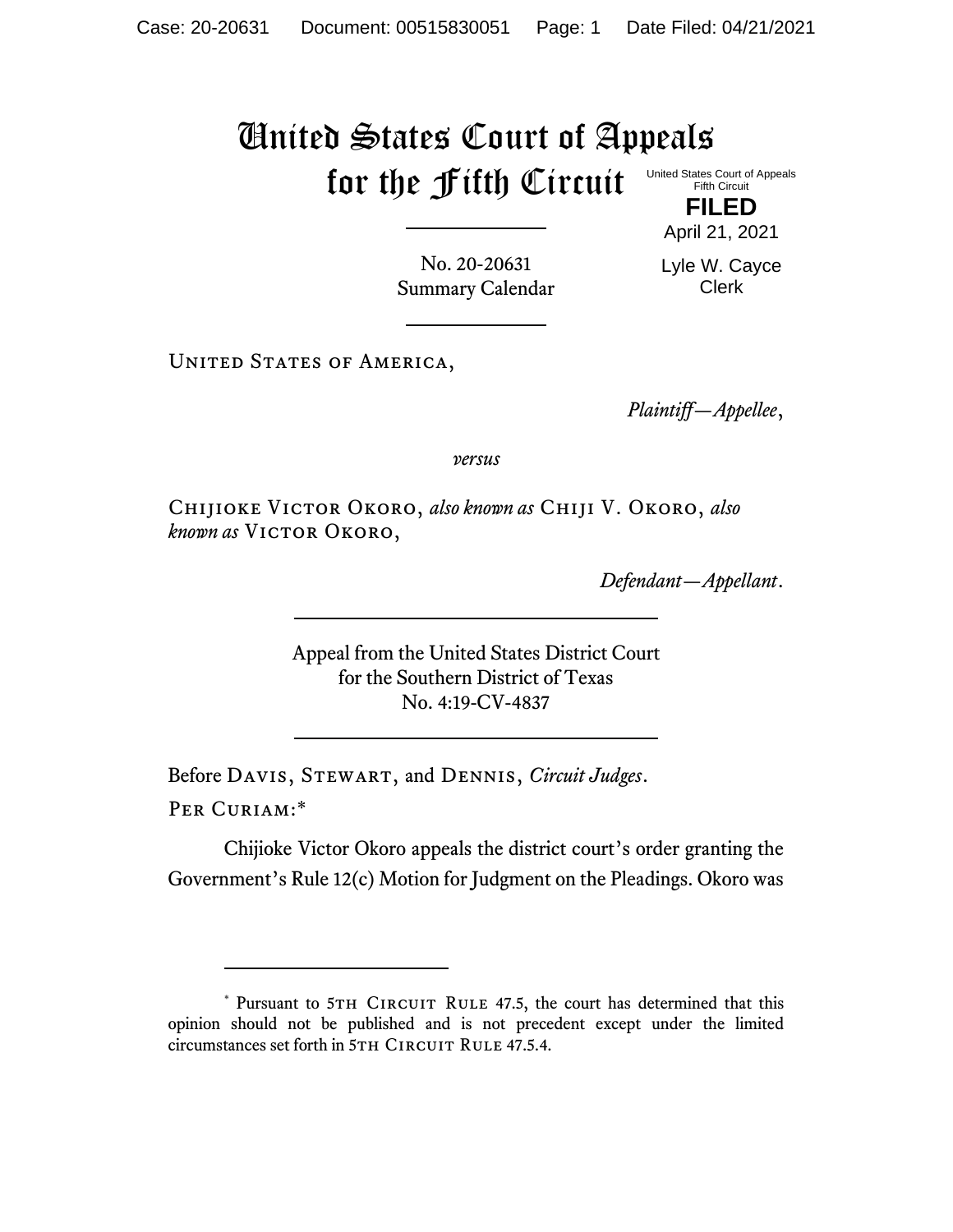naturalized in 1999 but convicted of various federal crimes in 2002. The Government moved to revoke his naturalization. We AFFIRM.

#### **I. Factual and Procedural History**

Chijioke Victor Okoro was a licensed physician in Houston, Texas from 1989 to 2003. He owned and operated several medical clinics. Okoro is a native of Nigeria, and he applied for naturalization in November 1997. Immigration and Naturalization Services (INS) approved his application in May 1999. On June 25, 1999, Okoro was admitted as a naturalized citizen and issued a Certificate of Naturalization.

In February 2002, a grand jury indicted Okoro on twenty-five counts, including (1) fifteen counts of mail fraud under 18 U.S.C. § 1341; (2) three counts of filing false federal income tax returns under 26 U.S.C. § 7206(1); and (3) seven counts of health care fraud under 18 U.S.C. § 1347.The counts stemmed from Okoro's conduct between 1995 and 2002. During that time, Okoro billed Medicare for treatments that he never provided and funneled the excess payments to his clinics. In October 2002, a jury convicted him of all twenty-five counts. Okoro was ultimately sentenced to 151 months imprisonment and three years of supervised release in August 2005.<sup>1</sup>

In December 2019, the Government filed a complaint seeking revocation of Okoro's naturalization on four grounds: (1) he illegally procured naturalization because he committed a crime involving moral turpitude during the statutory period; (2) he illegally procured his naturalization because he committed unlawful acts adversely reflecting on his moral character during the statutory period; (3) he illegally procured

<sup>&</sup>lt;sup>1</sup> Okoro was originally sentenced to the same length of imprisonment in 2002, but he appealed. We affirmed his conviction and remanded for resentencing. *United States v. Okoro*, 213 F. App'x 348, 352 (5th Cir. 2007) (per curiam).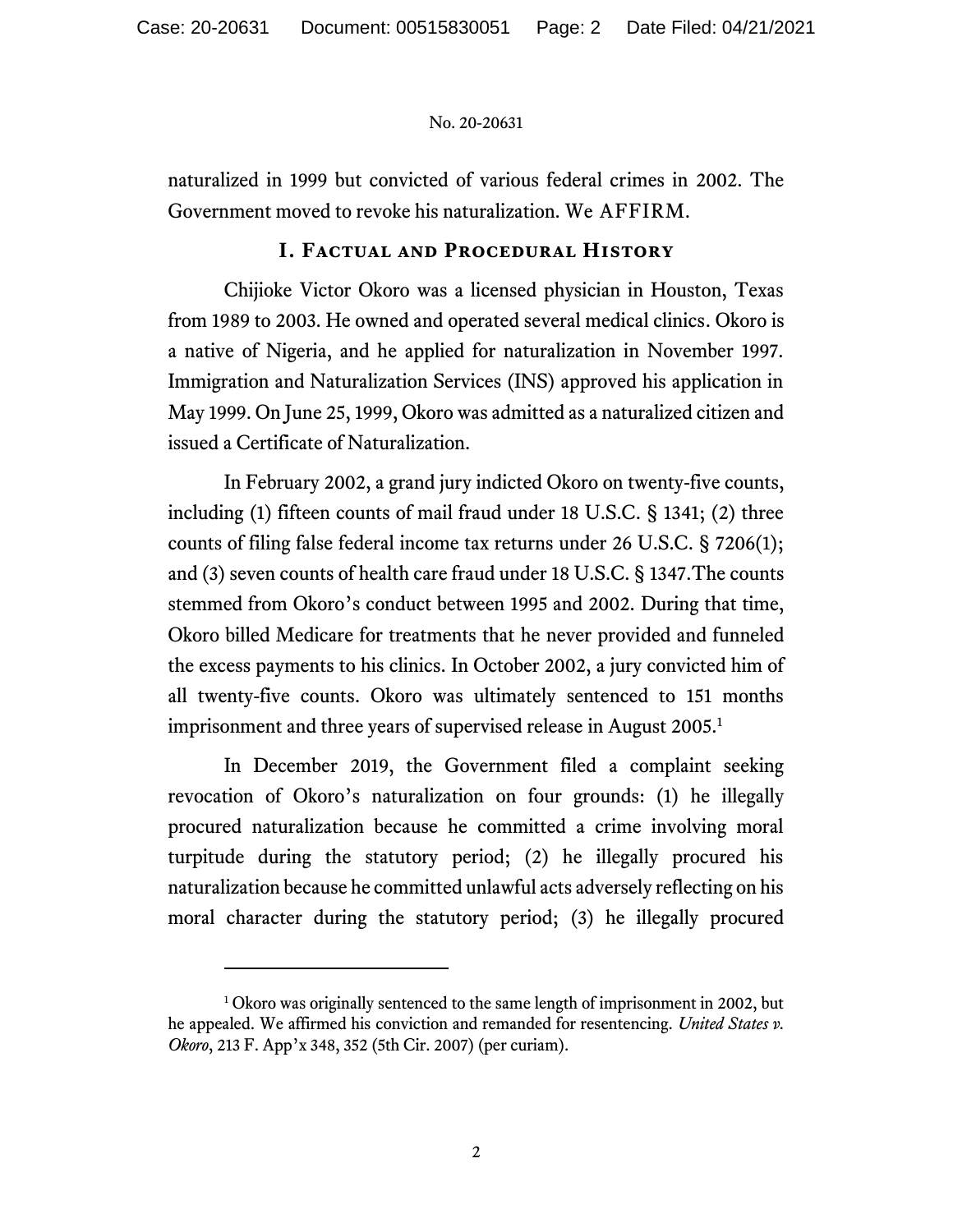naturalization by providing false testimony during his naturalization interview; and (4) he willfully misrepresented and concealed material facts during his naturalization proceedings.

The district court granted the Government's Rule 12(c) motion, concluding that Okoro illegally procured his naturalization while having committed unlawful acts adversely reflecting on his moral character. The district court did not reach the other grounds for the motion. This appeal followed.

## **II. Standard of Review**

"We review [the] district court's dismissal under Federal Rule of Civil Procedure 12(c), applying the same de novo standard as to a Rule 12(b)(6) motion to dismiss." *Aldridge v. Miss. Dep't of Corr.*, 990 F.3d 868, 873 (5th Cir. 2021).

### **III. Discussion**

Okoro argues that the district court erred when it granted the Government's motion. He argues that the granting of the motion violated his right to due process and that the motion was improperly granted in light of material fact issues and possible affirmative defenses.

## *1. Due Process Concerns*

Okoro asserts that the district court erred by granting the motion because "denaturalizing an individual without the full benefits of trial results in severe due process deprivations." We disagree.

Okoro argues that he was deprived of his right to allocution before being deemed denaturalized. Federal Rule of Criminal Procedure  $32(i)(4)(A)(ii)$  requires sentencing judges to permit defendants to speak before they are sentenced. FED. R. CRIM. P.  $32(i)(4)(A)(ii)$ . The right is only guaranteed in criminal proceedings. *See* FED. R. CRIM. P. 1(a)(1)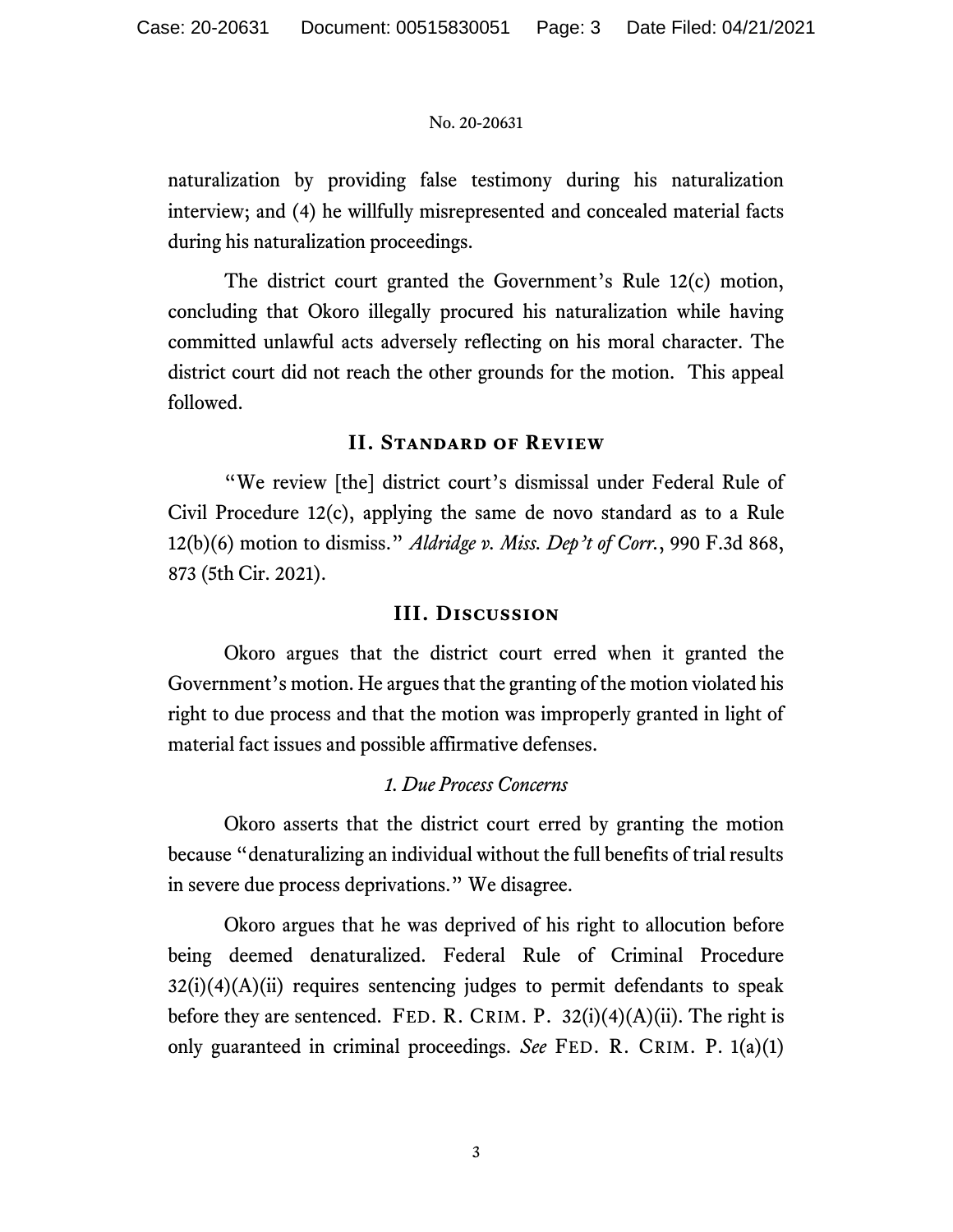("These rules govern the procedure in all criminal proceedings in the United States district courts, the United States courts of appeals, and the Supreme Court of the United States.). "A denaturalization suit is not a criminal proceeding." *Schneiderman v. United States*, 320 U.S. 118, 160 (1943). Okoro did not have a right to allocution under the Federal Rules, and we decline his invitation to expand the right to non-criminal proceedings.

Okoro does not identify any other rights of which he was allegedly deprived. Moreover, our sister circuits have concluded that denaturalization proceedings require fewer due process protections than criminal proceedings. *See United States v. Mandycz*, 447 F.3d 951, 962 (6th Cir. 2006); *United States v. Schellong*, 717 F.2d 329, 336 (7th Cir. 1983). We thus cannot conclude that Okoro was deprived of his right to due process.

# *2. Merits of the Government's Motion*

Okoro next argues that the district court impermissibly granted the Government's motion because there were material fact issues and affirmative defenses that he could have raised. We disagree.

Though the Government listed four justifications for denaturalizing Okoro, the district court only granted the motion pursuant to one of the Government's justifications. The district court concluded that the pleadings demonstrate that Okoro committed unlawful acts reflecting on his moral character during the statutory period.

To acquire citizenship, one must meet several statutory requirements under 8 U.S.C. § 1427. Section 1427(a)(3) provides that "[n]o person . . . shall be naturalized unless such applicant . . . during all the periods referred to in this subsection has been and still is a person of good moral character . . . ." Applicants must maintain good moral character for a statutory period spanning from five years before they file their application for naturalization to the day that they take the oath. *Id.* at § 1427(a).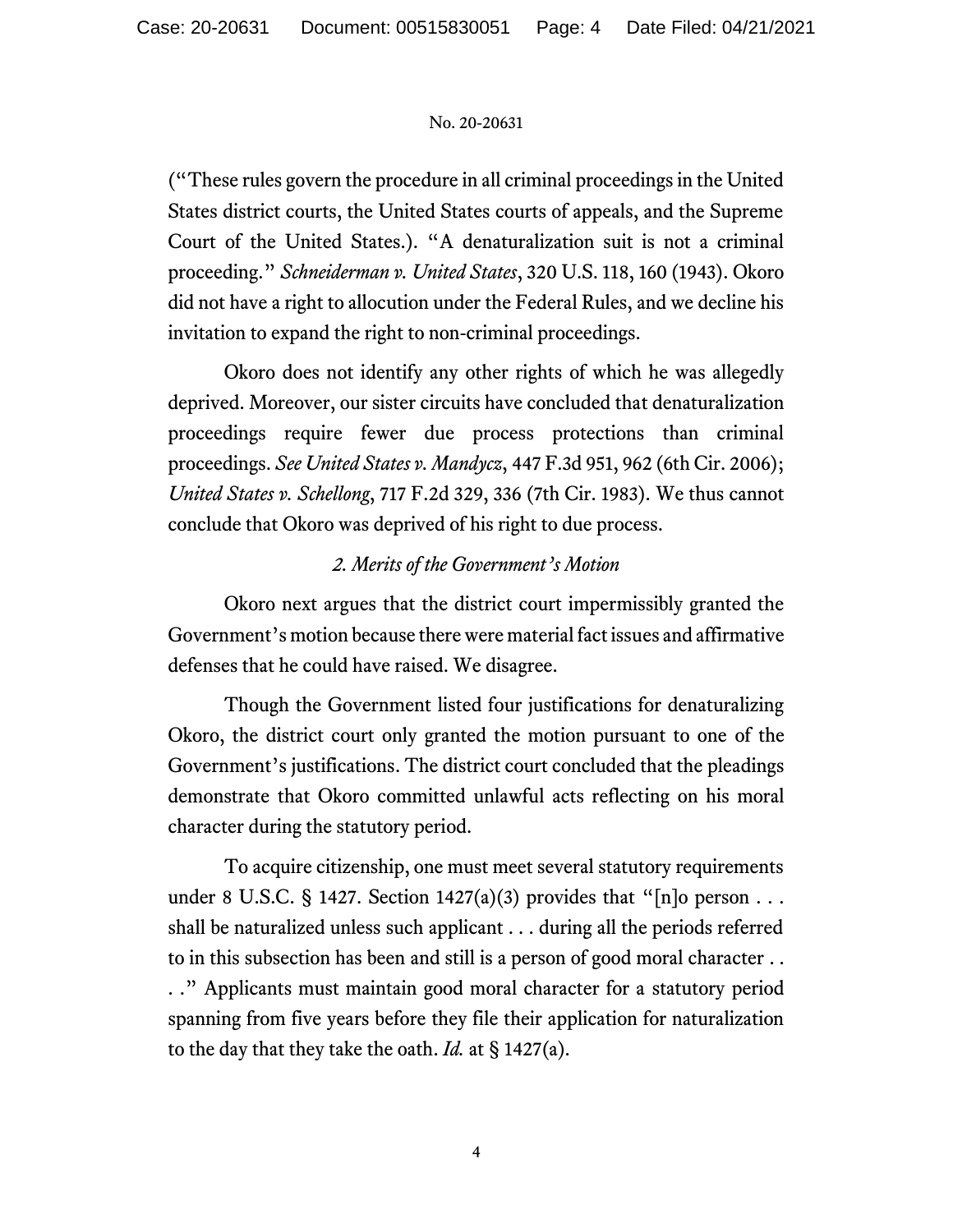Though Congress did not define "good moral character," it listed convictions for various offenses that prevent individuals from establishing good moral character. *See* 8 U.S.C. § 1101(f)(1)–(9); 8 C.F.R. § 316.10(b)(1)– (3). The list is not exhaustive. *See* § 1101(f)(9) ("The fact that any person is not within any of the foregoing classes shall not preclude a finding that for other reasons such person is or was not of good moral character."). Applicants must also avoid committing offenses that adversely reflect upon their moral character during the statutory period. *See* § 316.10(b)(3)(iii).

We must determine whether the Government's pleadings demonstrate by "clear, convincing, and unequivocal evidence"<sup>2</sup> that Okoro lacked good moral character from November 6, 1992 to June 25, 1999. The Government's complaint alleges that between June 1996 and June 1999, Okoro committed criminal acts including mail fraud and aiding and abetting in violation of 18 U.S.C. §§ 1341 and 2.

Okoro was convicted in 2002, more than three years after the period during which he was required to demonstrate good moral character. Though Okoro was not convicted of these offenses during the statutory period, the Government proved that he *committed* the offenses during that time. Okoro's offenses involve "dishonesty, false, statement, or fraud [and] reflect adversely on moral character." *United States v. Dor*, 729 F. App'x 793, 798 (11th Cir. 2018) (per curiam).

The offenses fall within § 316.10(b)(3)(iii)'s prohibition on offenses that adversely reflect upon one's moral character. The statute compels the conclusion that Okoro lacked good moral character absent extenuating circumstances. *Id*. at § 316.10(b)(3)(iii). The district court concluded that

<sup>2</sup> *Fedorenko v. United States,* 449 U.S. 490, 505 (1981) (quoting *Schneiderman*, 320 U.S. at 125).